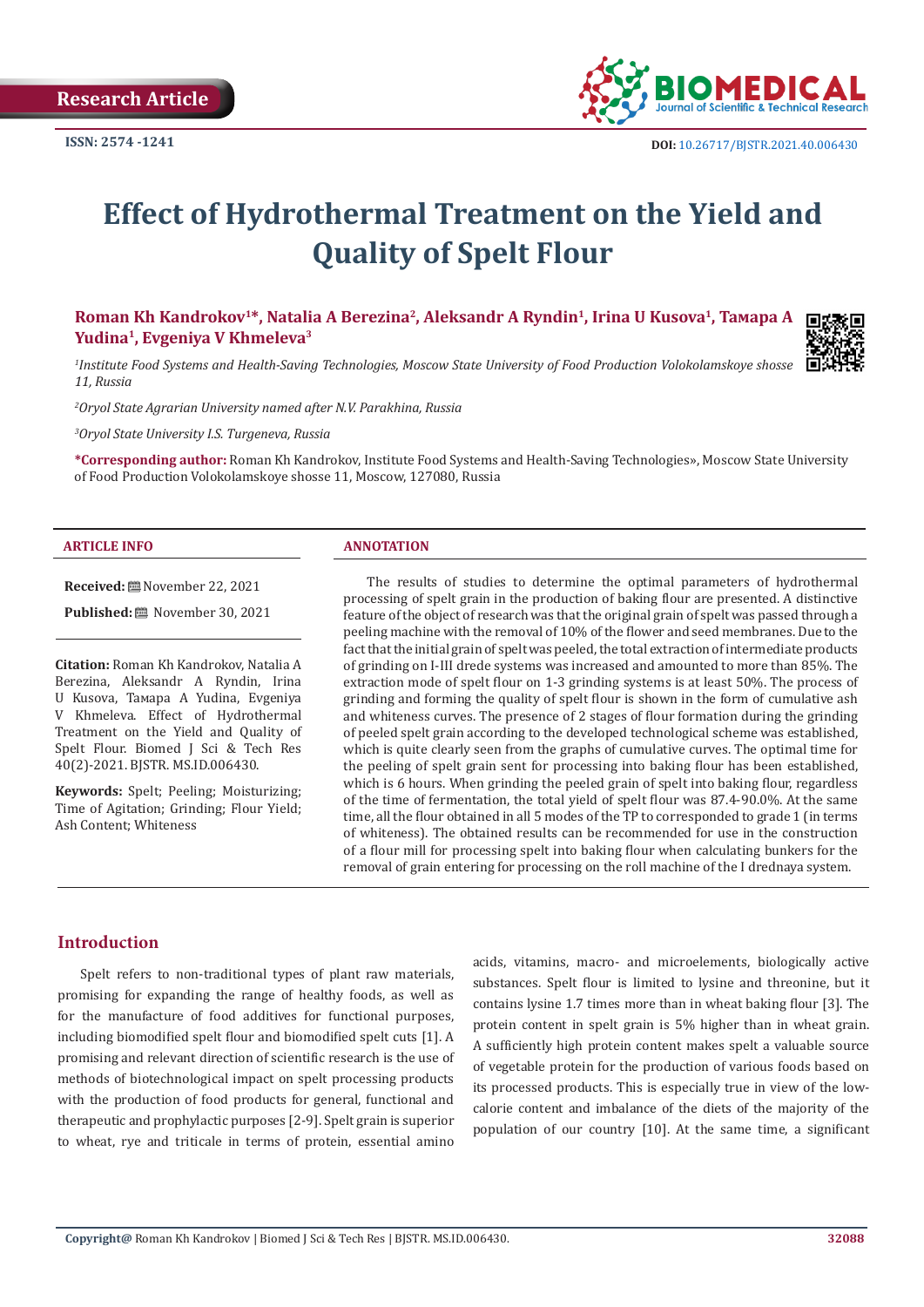drawback of the unpretentious to the conditions of growing cereal culture of spelt is the difficulty of its threshing and subsequent post-harvest processing. The fact is that the grain of spelt, unlike wheat grain, is not completely ground from the ear, but together with the flower and spike shells attached to it, as a result of which certain difficulties arise in the processing of grain into baking flour. It is in connection with this drawback, as well as in connection with low yields, that drought- and cold-resistant spelt has now been replaced by new varieties of high-yielding holozer wheat, more demanding than ordinary spelt, to soils, climate and other growing conditions. Consumption of such a useful crop as spelt is unreasonably low, which is largely due to the limited scientifically based technologies for its processing and the range of products from its processing. The purpose of the research is to determine the optimal parameters of hydrothermal processing of spelt grain in the production of baking flour.

# **Research Materials and Methods**

 In experimental studies conducted at the Department of Grains, Bakery and Confectionery Technologies of the Federal State Educational University of Higher Educational Enterprise "Moscow State Unitary Enterprise", I.S. Turgenev State University of Higher Learning and Federal State Educational Enterprise "N.V. Parakhin

**Table 1:** Initial quality indicators of the initial grain of spelt.

OsAU", spelt of the Runo variety of the 2019 harvest grown in the Oryol region was used as an object of research to achieve this goal. A distinctive feature of the object of research was that the original grain of spelt was passed through a peeling machine with the removal of 10% of the flower and seed membranes. Baseline indicators of the quality of the original spelt grain are presented in Table 1. Grinding of the original spelt grain was carried out on grinding and sorting units MLP-4 with rifled rollers and MLP-4 with smooth, microrolling rollers. Sieving of intermediate grinding products was carried out in laboratory sieving for 90 seconds. The parameters and modes of grinding corresponded to the recommended "Rules for the organization and conduct of the technological process at flour milling enterprises" operating in the Russian Federation. The strip systems use grooved rollers with a grooved back along the back. All grinding and grinding systems use roller machines with micro-rolling rollers. The modes of grinding spelt grain on the I drednaya system are 25-30%. Due to the fact that the initial grain of spelt was peeled, the total extraction of intermediate grinding products on I-III draught systems was increased and amounted to at least 85%. The extraction mode on 1-3 grinding systems is at least 50%. The whiteness of spelt flour was determined according to GOST 26361-2013, ash content according to GOST 27494-87, humidity according to GOST 13586.5-2015.

| Spelt Variety, Year of<br><b>Harvest</b> | <b>Quality indicators</b> |                  |            |                |             |
|------------------------------------------|---------------------------|------------------|------------|----------------|-------------|
|                                          | Weight 1000 grains, $g$   | Vitreous- 1st, % | Kind $d/l$ | Ash content, % | Humidity, % |
| Runo 2019                                | 35,7                      | 68               | 725        | 2,09           | 10,6        |

# **Results and Discussions**

Cold conditioning was used as a TGT, as the most common method. To study the effect of hydrothermal treatment (GTO) on the yield and quality of spelt baking flour, the initial peeled grain of spelt was moistened to a process humidity of 16-16.5% and served, respectively, 2, 4, 6, 8 and 10 hours. The technological scheme for processing spelt grain into baking flour was based on a patented method for producing flour from triticale grain [11]. The technological scheme of grinding the peeled grain of spelt consisted of 4 dredged (other vessels), 5 grinding (r.s.) and 1 grinding system (ext.s.). The ripped process of the scheme of processing spelt grain into baking flour consists of a stage of cereal (I-III striped systems) and a stage of grinding (IV stripe system). When grinding the original peeled spelt grain, the mechanical and kinematic parameters of roller machines with rifled and microsched shafts, sieving schemes, the dimensions of both flour sieves and the dimensions of the sieves for sifting intermediate grinding products remained unchanged. After the end of each grinding of spelt into baking flour, all the streams of flour were weighed, and the grinding balance was made. Next, the ash content, humidity and whiteness of each stream (a total of 10 streams of spelt flour) were determined. Based on the results of the obtained data on the quality indicators of flour flows, the weighted average ash content and whiteness of spelt flour were calculated, and cumulative ash and whiteness curves were constructed. The process of grinding and forming the quality of flour from the peeled grain of spelt is shown in the form of cumulative ash curves (Figure 1). The presence of 2 stages of flour formation during grinding of spelt grain according to the developed technological scheme was established, which is quite clearly seen from the graphs of cumulative curves of spelt flour.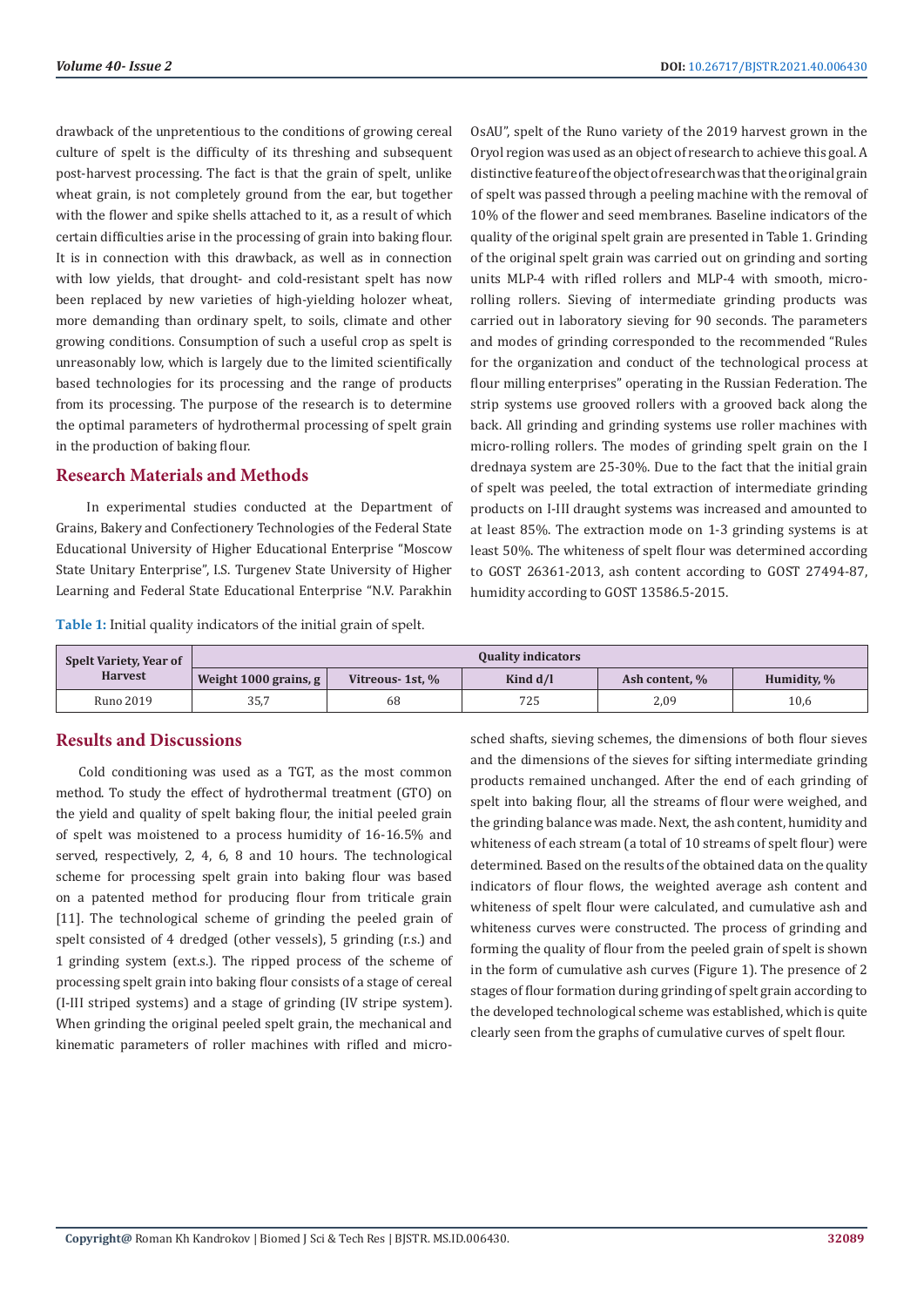

**Figure 1:** Rice. 1 - Cumulative ash content curve of spelt flour.

The first stage in the formation of spelt flour consisted in the extraction of the central part of the endosperm with an output of 70-72% and an ash content of 0.77-0.85%. At the second stage of the formation of spelt flour occurs due to the extraction of the peripheral part of the endosperm and the subaleuronic layer with an output of 15-20% and an ash content of 0.85-1.01%. Analyzing

the cumulative whiteness curves (Figure 2), it was revealed that the weighted average whiteness of spelt flour is higher at 6 hours of agitation of the original grain and is 41.2 units of the device. When the initial grain of spelt is 4 hours, the lowest weighted average whiteness of spelt flour is established, which is 37.2 units of the device [12].



**Figure 2:** Rice. 2 - Cumulative whiteness curve of spelt flour.